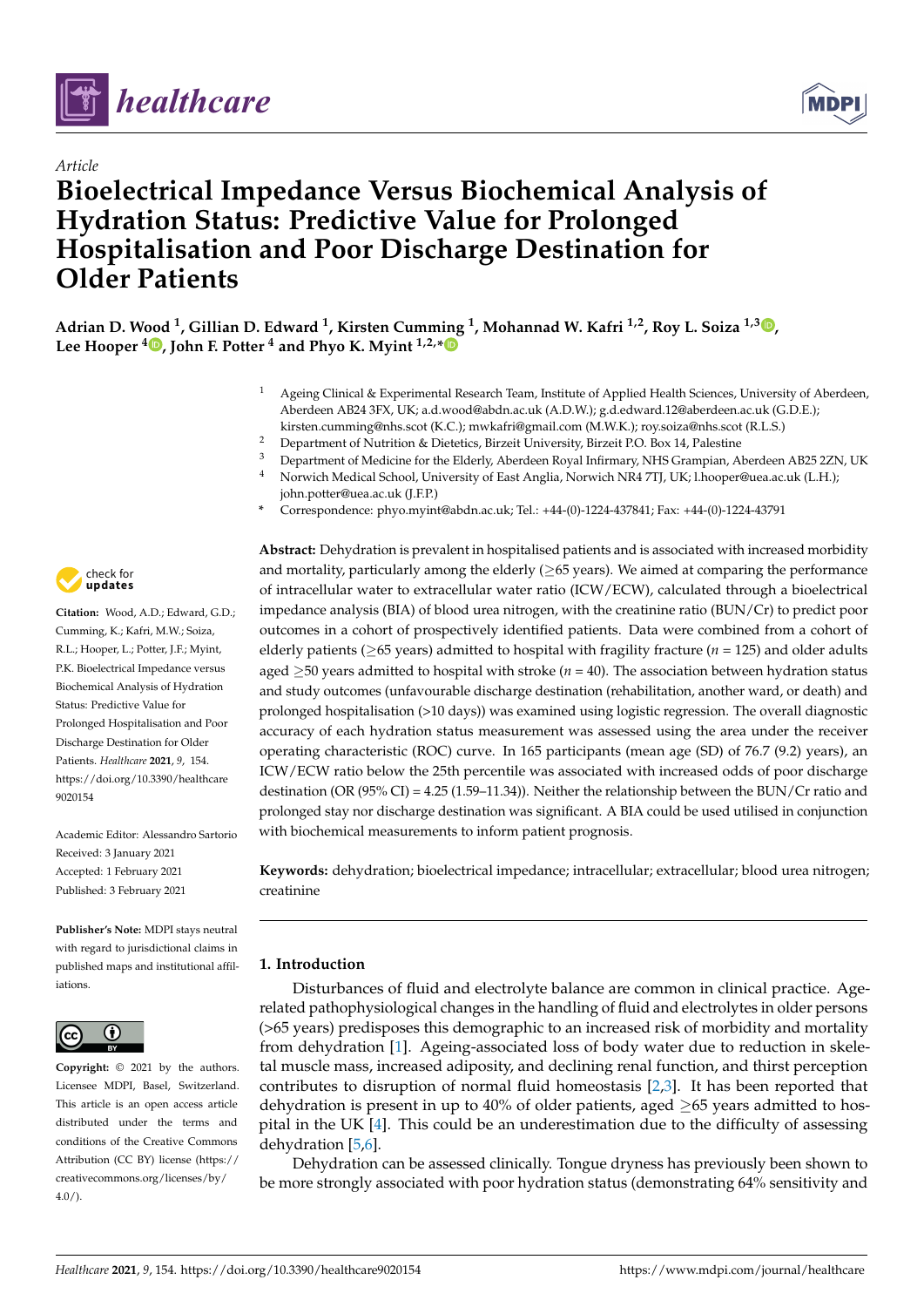62% specificity) than other clinical signs and symptoms such as thirst, orthostatic systolic blood pressure drop, and sternal skin turgor [\[7\]](#page-5-6). However, the clinical diagnosis may be subjective, and therefore could be prone to error [\[8\]](#page-5-7). A more objective measurement of dehydration can be achieved by employing laboratory tests such as blood urea nitrogen (BUN) and creatinine (Cr), both of which are also markers of renal function.

Elevated BUN to Cr (BUN/Cr) ratio ( $\geq$ 15) has been shown to be associated with a poor clinical outcome (death, placement in hospice or nursing home) in a cohort of acute ischaemic stroke patients (OR  $(95\%$  CI) = 2.2  $(1.2-4.0)$ ) [\[9\]](#page-5-8). Dehydration may also be determined from the intracellular water (ICW) to extracellular water (ECW) ratio (ICW/ECW). In healthy persons, bodily fluids are maintained in an ICW/ECW ratio of 2:1. A 1% rise in plasma osmolality (depleted ICW) triggers the thirst and the release of anti-diuretic hormone which acts to retain body water [\[10\]](#page-5-9).

Since severe water loss dehydration requires immediate medical intervention due to the significant health risks posed by hypovolaemia and associated electrolyte disturbances, a fast and reliable method of detecting dehydration could prove to be incredibly valuable. A bioelectrical impedance analysis (BIA) is a quick, relatively inexpensive, and non-invasive method that estimates both total body water (TBW) and ECW, used for calculation of the ICW, and hence body composition and volume, measured by passing an electric current through the body [\[11\]](#page-5-10).

Against this background, we aimed at comparing the ICW/ECW ratio (estimated from bioelectrical impedance analysis) and the BUN/Cr ratio in predicting the likelihood of prolonged hospitalisation and discharge to an unfavourable destination (rehabilitation, transfer to another ward or hospital, or in-patient death) in a cohort of prospectively identified patients with fragility fracture or stroke.

#### **2. Materials and Methods**

#### *2.1. Study Design and Participants*

Data were drawn from two patient cohorts. The first recruited cohort was elderly patients (aged >65 years) who were consecutively admitted to the Aberdeen Royal Infirmary, Scotland, UK. A further 40 prospectively identified stroke patients aged >50 years were recruited from the Norfolk and Norwich University Hospital, UK, for whom BIA data were also available.

Inclusion criteria for both cohorts comprised patients with the capacity to consent. Consecutively admitted fragility fracture patients were included if they were over 65 years of age. Consecutively admitted stroke patients were included if they were over 50 years of age. Participants were excluded if they were unable to give informed consent. Additional exclusion criteria applied to stroke patients were severe stroke (National Institute of Health Stroke Scale (NIHSS) score >30) [\[12\]](#page-6-0), co-existing terminal illness, or expected survival of less than 48 h.

Written informed consent was obtained from all participants. Ethical approvals for fracture and stroke participants were, respectively, obtained from the North of Scotland (ref 12/SS/0209) and Cambridgeshire Research Ethics Committees (10/H0304/18). Our study protocol conformed to the ethical guidelines of the 1975 Declaration of Helsinki.

#### *2.2. Outcome Measurements and Covariates*

The BIA was performed according to the availability of measuring equipment. In fracture patients, a Quantum/S analyser was utilized with impedance measured at 50 kHz. In the stroke patients, a multi-frequency BIA equipment (Maltron BioScan, 920-2, Maltron International Co. Essex, UK) was utilised. In all participants, electrodes were attached to the upper and lower limbs (one electrode on each). The BIA measurements were taken on admission to determine TBW, ECW, and ICW values. The ICW/ECW ratio was calculated from these values. The detailed methods of the measurements and timing of the measurements have been previously described [\[13,](#page-6-1)[14\]](#page-6-2).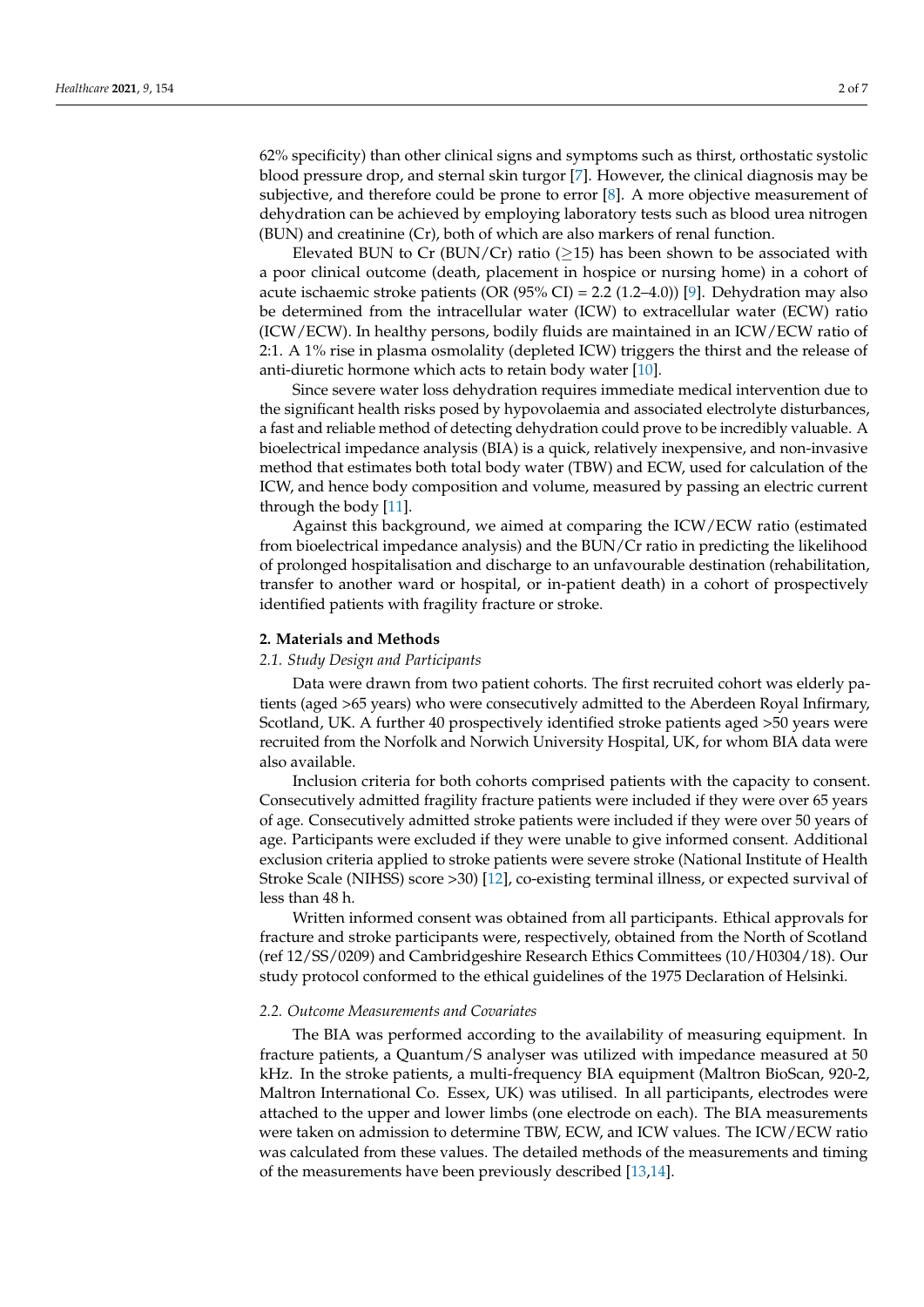Routine blood specimens were collected within 48 h of hospital admission to determine the BUN/Cr ratio. The length of hospitalisation was recorded for each participant. Prolonged hospitalisation was defined as greater than 10 days (median length of stay). The destination at hospital discharge was recorded as follows: home, rehabilitation, transfer to another ward or hospital, and death. For this study, poor discharge destination was defined as discharge to a location other than home. Data were also collected on age, sex, weight, fracture type, and stroke classification (total anterior circulation stroke, partial anterior circulation stroke, posterior circulation stroke, and lacunar stroke).

#### *2.3. Statistical Analysis*

Data were analysed using the Statistical Package for Social Sciences (SPSS) 25.0 (SPSS, Chicago, IL, USA). Descriptive statistics were generated for all participants. Then, the relationship between hydration status and study outcomes was examined. Multivariable logistic regression models were employed to determine odds ratios for prolonged hospitalisation and poor discharge destination in patients with an ICW/ECW ratio below the 25th percentile and in patients with a BUN/Cr ratio of >15 (adjusted for age and sex). Factors for inclusion into our statistical models were agreed a priori. The diagnostic parameters, sensitivity, specificity, positive predictive value, and negative predictive value for study outcomes were estimated for each method of assessing hydration status as compared with the reference. The overall diagnostic accuracy was measured using the area under the receiver operating characteristic (ROC) curve.

#### **3. Results**

### *3.1. Participant Characteristics*

From a total of 214 fracture patients who were approached initially, 66 patients were unable to give informed consent and 19 patients declined to participate. No fracture was found in two patients and a further two patients withdrew due to post-operative pain. Of the 40 stroke patients deemed suitable to participate in our study, all consented to take part. The present study, therefore, included 165 participants (mean age  $(SD) = 76.7 \pm 9.2$  years). The majority of participants were female (69.7%). Participant characteristics are summarised in Table [1.](#page-3-0)

| <b>Continuous Data</b> | All         | Fracture    | <b>Stroke</b> |
|------------------------|-------------|-------------|---------------|
| Age, years             | 76.7 (9.2)  | 78.7 (8.0)  | 70.3(9.9)     |
| Urea mmol/L            | 7.9(5.3)    | 8.3(5.6)    | 6.7(4.3)      |
| Creatinine µmol/L      | 79.5 (30.1) | 77.9 (30.4) | 84.9 (31.2)   |
| BUN/Cr ratio           | 11(4.5)     | 11.6(4.3)   | 8.4(3.3)      |
| Categorical Data       |             |             |               |
| Sex, $n$ (%) female    | 115(69.7)   | 97 (77.6)   | 18 (45)       |
| TBW %                  | 53.2(6.5)   | 52.3 (4.9)  | 53.9(7.5)     |
| ICW $%$                | 51.1(6.1)   | 50.0(6.6)   | 54.5 (2.4)    |
| ECW $%$                | 49.0(6.2)   | 50.1(5.6)   | 45.5(2.4)     |
| Fracture               |             | 125(75.8)   |               |
| Neck of femur          |             | 50(40.0)    |               |
| Other lower limb       |             | 40(32.0)    |               |
| Upper limb             |             | 24 (19.2)   |               |
| Pelvis                 |             | 7(5.6)      |               |
| Vertebrae              |             | 2(1.6)      |               |
| Upper and lower limb   |             | 2(1.6)      |               |

**Table 1.** Participant characteristics.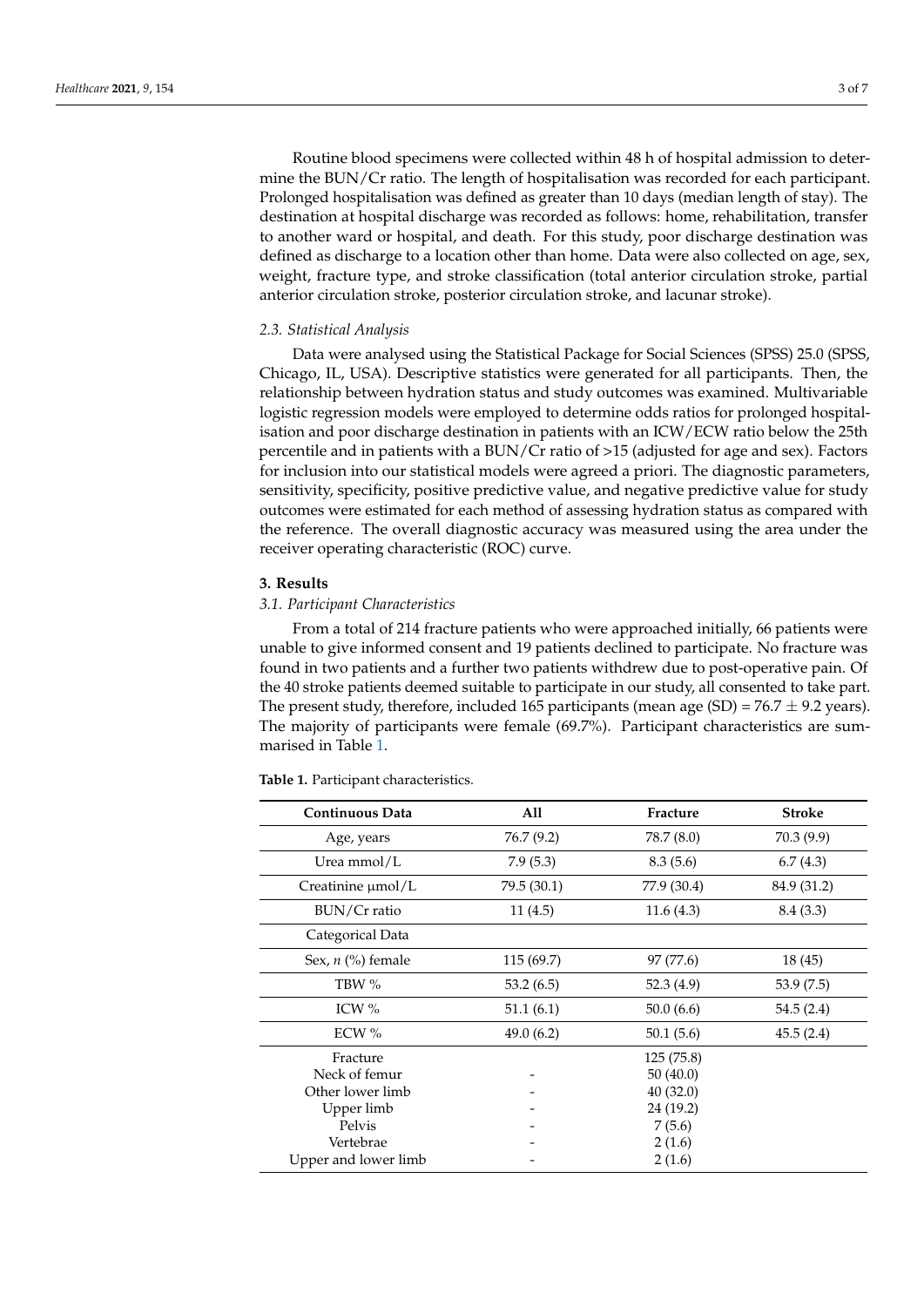<span id="page-3-0"></span>**Table 1.** *Cont*.

| <b>Continuous Data</b> | All                      | Fracture                 | <b>Stroke</b> |
|------------------------|--------------------------|--------------------------|---------------|
| Stroke                 |                          |                          | 40(24.2)      |
| Lacunar                | $\overline{\phantom{0}}$ | $\overline{\phantom{0}}$ | 17(42.5)      |
| <b>PACS</b>            | $\overline{\phantom{0}}$ | $\overline{\phantom{a}}$ | 5(12.5)       |
| <b>POCS</b>            | $\overline{\phantom{0}}$ | $\overline{\phantom{0}}$ | 12(30)        |
| <b>TACS</b>            | -                        | -                        | 6(15)         |
|                        |                          |                          |               |

Continuous data presented as mean (SD) with the exception of the BUN/Cr ratio presented as median (IQR); categorical data presented as *n* (%). Lacunar, lacunar infarct; TBW, total body water; ICW, intracellular water; ECW, extracellular water; PACS, partial anterior circulation infarct; POCS, posterior circulation infarct; TACS, total anterior circulation infarct.

#### *3.2. Study Outcomes*

The median length of hospital stay was six days. Of the 165 participants, 67 patients were discharged to home, 63 patients were discharged to rehabilitation, 26 patients were transferred to another ward or hospital (at their usual town of residence), and four patients died during their hospital stay (Table [2\)](#page-3-1).

<span id="page-3-1"></span>**Table 2.** Participant Outcomes.

|                                    | All       | Fracture  | <b>Stroke</b> |
|------------------------------------|-----------|-----------|---------------|
| Number                             | 165       | 125       | 40            |
| Length of Stay                     | 6 (6)     | 7(5)      | 3(2)          |
| Discharge Destination<br>$n\ (\%)$ |           |           |               |
| Home                               | 67 (40.6) | 38 (30.4) | 29(72.5)      |
| Rehab                              | 63 (38.2) | 56 (44.8) | 7(17.5)       |
| Transfer                           | 26(15.8)  | 24 (19.2) | 2(5.0)        |
| Died                               | 4(2.4)    | 2(1.6)    | 2(5.0)        |
| Missing data *                     | 5(3.0)    | 5(4.0)    | 0(0)0.0       |

Continuous data presented as median (IQR). Categorical data presented as *n* (%). Good discharge outcome represented by persons discharged home. \* Missing data were assumed to be missing at random.

Table [3](#page-3-2) shows the results from the multivariable logistic regression analyses examining the relationship between measurements of hydration and study outcomes. An ICW/ECW ratio below the 25th percentile (<0.89) was independently associated with increased odds for poor discharge destination (OR  $(95\%$  CI) = 4.25 (1.59–11.34)). A BUN/Cr ratio of >15 (*n* = 19) was not associated with prolonged hospital stay, nor poor discharge destination. An ICW/ECW ratio below the 25th percentile showed no association with prolonged hospitalisation. The area under the ROC curve (AUC) for the logistic regression model based on the ICW/ECW ratio was AUC 0.74 (CI 0.67–0.82,  $p < 0.001$ ) as compared with AUC 0.61 (CI 0.52–0.70, *p* = 0.02) for the BUN/Cr ratio. Thus, the discriminatory ability of the latter measurement was lower.

<span id="page-3-2"></span>**Table 3.** Multivariable regression analyses showing relationship between measurements of hydration and outcomes of prolonged hospitalisation and poor discharge destination.

| Outcome                                               | BUN/Cr > 15 <sup>a</sup> |      | ICW/ECW < 25th Percentile b |       |
|-------------------------------------------------------|--------------------------|------|-----------------------------|-------|
|                                                       | <b>OR (95% CI)</b>       |      | <b>OR (95% CI)</b>          | v     |
| Prolonged<br>hospitalisation <sup>a</sup>             | $1.66(0.60-4.62)$        | 0.33 | $1.99(0.90 - 4.43)$         | 0.90  |
| Unfavourable<br>discharge<br>destination <sup>b</sup> | $3.16(0.83 - 12.02)$     | 0.90 | $4.25(1.59-11.34)$          | 0.004 |

<sup>a</sup> >10 days, BUN/Cr ratio ≤15 as reference; <sup>b</sup> rehabilitation, another ward, or death, ICW/ECW ratio >25th percentile as reference.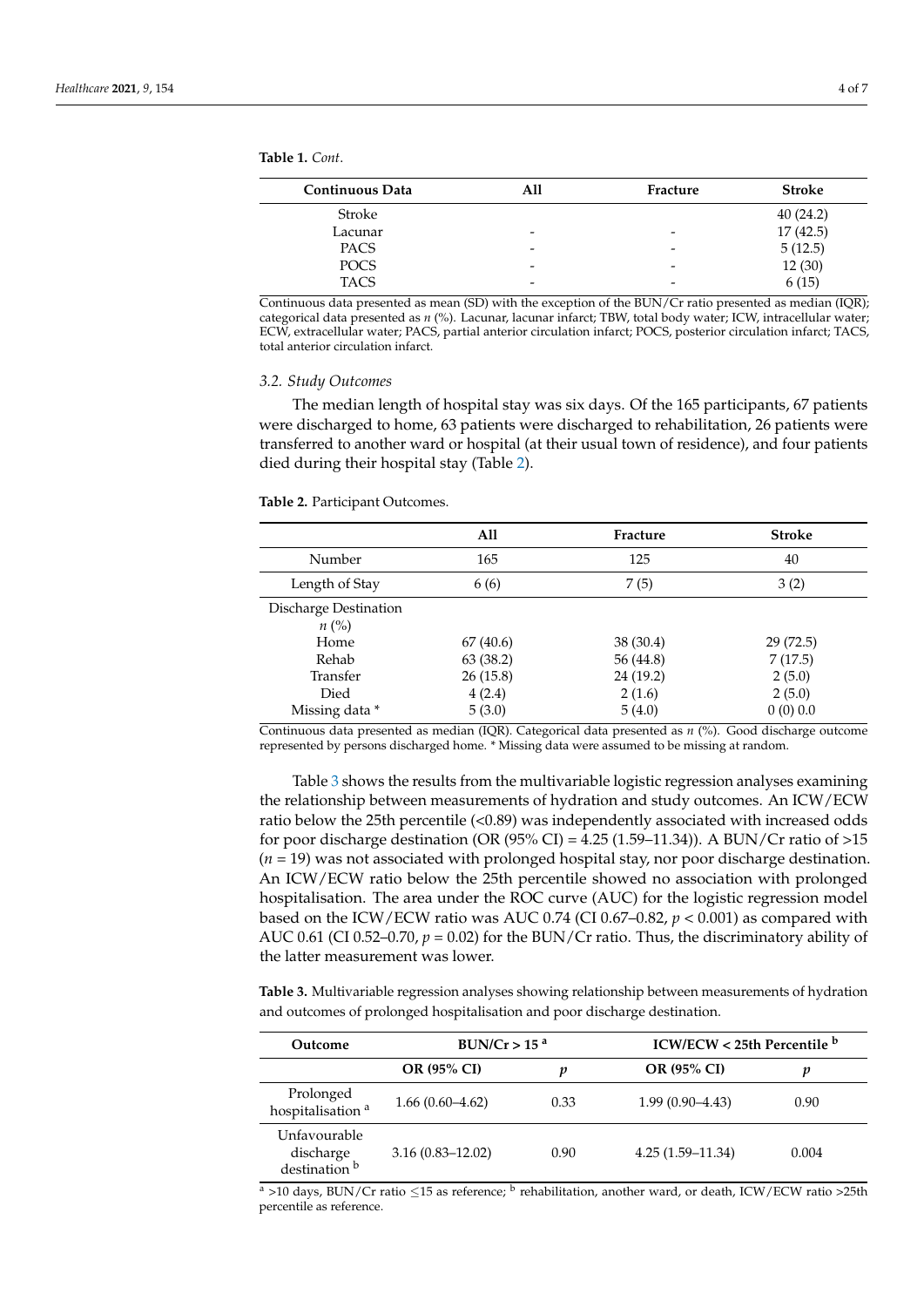In this prospectively identified cohort of patients admitted to hospital with fragility fracture or stroke, our data show that poor hydration status assessed using the ICW/ECW ratio is associated with unfavourable discharge destination (to a location other than home). The ICW/ECW ratio measured using a BIA is fast, non-invasive, and could be utilised in clinical settings to predict outcome for older patients and appears to be a better prognostic indicator than the BUN/Cr ratio. Implementation of this simple test at the bedside may have the potential to detect impending dehydration in older persons, and therefore clinicians could intervene in a timely manner to prevent the adverse health impacts of mild water loss or to reduce the incidence of more severe dehydration which can have more devastating health consequences.

A BIA has previously been employed as a tool to assess patient prognosis in a variety of cohorts. For example, elevated extracellular water to total body water ratio is associated with increased odds of hospital readmission in heart failure patients [\[15\]](#page-6-3). Elevated intracellular water is an independent predictor of poorer survival in cancer patients [\[16\]](#page-6-4).

The extracellular water to total body water ratio can vary according to hepatitis virus type and may be useful for predicting liver fibrosis [\[17\]](#page-6-5).

We propose that a BIA could be used to guide patient management rather than as a gold standard measurement of dehydration. Although it has previously been shown to be more accurate at determining hydration status than a clinical examination [\[14\]](#page-6-2), we would caution its use as a stand-alone test to assess water-loss dehydration. Indeed, it has been suggested that a variety of methods for assessing dehydration in hospitalised persons (such as fluid intake, urine volume, colour, or specific gravity, heart rate, dry mouth, and feeling thirsty) are not useful in isolation, particularly in elderly persons [\[18\]](#page-6-6). Although hydration status assessed by a BIA appears to be better associated with poor patient outcome, this may simply be attributable to the fact that a BIA and biochemical analyses are different modalities which measure different constructs. It is possible that a BIA may reflect chronicity of poor hydration status (not easily reversible during admission), whereas biochemical analyses may reflect a more acute picture and hence be influenced by treatments received. It may be useful to combine methods of assessing dehydration to improve the diagnostic accuracy, and therefore utilization of a BIA in the hospital setting may be a useful adjunct to traditional biochemical analyses. Purchase cost ranges from 3000 to 5000 pounds, and training on how to use the machine and upload data could be undertaken within a relatively short time frame (approximately 2 h for a group training session).

Although our study was undertaken in an acute hospital setting, it is possible that BIA could be a useful tool to inform prognosis in other clinical settings where routine laboratory measurements are less accessible. Standard blood tests on hospital admission commonly include urea and creatinine measurements aMnd these values are regularly available to hospital clinicians. It is possible that the use of BIA may be particularly informative within rural settings, where access to clinical resources is limited. This would require evaluation in future research.

We acknowledge certain study limitations. The ICW/ECW ratio was measured using BIA only once. Previous work has shown BIA to be a useful tool for assessing hydration when taking serial measurements in the same person, thereby reducing intraindividual variability [\[19\]](#page-6-7), whilst assessment in multiple persons is likely less accurate. Outcomes were determined in two different patient cohorts potentially biasing our results, although statistical models were adjusted for age and sex. However, there are a number of other potentially confounding covariates such as comorbidity status, medication use, and lifestyle factors which we were unable to adjust for in our analysis as we did not collect such information as part of the study. BIA was measured in fracture patients and stroke patients using different analytical equipment. Thus, it could be argued that our findings may be limited by differences in measurement sensitivity across different instrumentation (although supplemental analysis showed comparable AUC for different methodologies).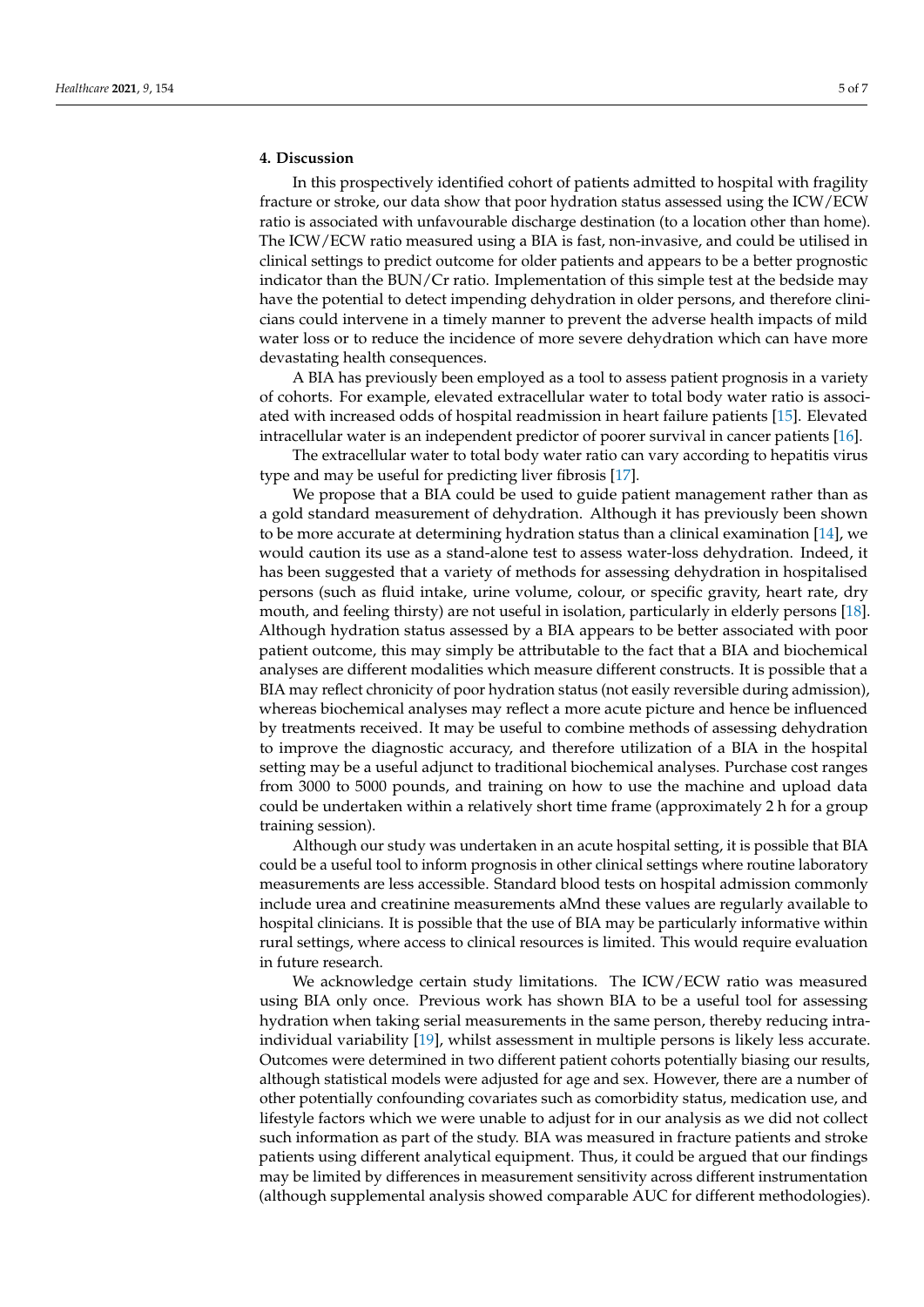Whilst our data show that in the population group included in this study, the BUN/Cr ratio cannot be reliably employed to predict patient outcomes, this does not rule out its value in different demographic groups, such as younger patients or those with chronic disease. Indeed, our study cohort was made up of acutely unwell patients, and thus our results may not be generalisable to other patient groups. It is important to note that formal power calculations for this study were not performed, thus, our study may be limited in terms of power.

#### **5. Conclusions**

Implementation of the ICW/ECW ratio, an objective dehydration marker, on admission in hospitals alongside subjective clinical measurements or other calculated values could help with early prognostication to identify older patients (over 50 years of age) who are at risk of adverse outcomes by detecting dehydration as early as possible. Further research is required to establish whether this ratio can be used in other age and patient groups. Successfully managing dehydration has the potential to reduce prolonged hospitalization and improve patient outcomes by preventing adverse effects associated with severe dehydration.

**Author Contributions:** Conceptualization, P.K.M., R.L.S. and J.F.P.; formal analysis, A.D.W. and G.D.E.; investigation, K.C., L.H. and M.W.K.; resources, M.W.K.; data curation, M.W.K.; writing original draft preparation, A.D.W. and G.D.E.; writing—review and editing, all authors. All authors have read and agreed to the published version of the manuscript.

**Funding:** This research received no external funding.

**Institutional Review Board Statement:** The study was conducted according to the guidelines of the Declaration of Helsinki, and approved by the Scotland A Research Ethics Committee (Ref 12/SS/0209).

**Informed Consent Statement:** Informed consent was obtained from all subjects involved in the study.

**Data Availability Statement:** The data presented in this study are available on request from the corresponding author.

**Conflicts of Interest:** Wood and Edward contributed equally to this work. The authors declare no conflict of interest.

#### **References**

- <span id="page-5-0"></span>1. Bedogni, G.; Borghi, A.; Battistini, N. Body water distribution and disease. *Acta Diabetol.* **2003**, *40*, S200–S202. [\[CrossRef\]](http://doi.org/10.1007/s00592-003-0065-3) [\[PubMed\]](http://www.ncbi.nlm.nih.gov/pubmed/14618472)
- <span id="page-5-1"></span>2. Kenney, W.L.; Chiu, P. Influence of age on thirst and fluid intake. *Med. Sci. Sports Exerc.* **2001**, *33*, 1524–1532. [\[CrossRef\]](http://doi.org/10.1097/00005768-200109000-00016) [\[PubMed\]](http://www.ncbi.nlm.nih.gov/pubmed/11528342)
- <span id="page-5-2"></span>3. Greenleaf, J.E. Problem: Thirst, drinking behaviour, involuntary dehydration. *Med. Sci. Sports Exerc.* **1992**, *24*, 645–656. [\[CrossRef\]](http://doi.org/10.1249/00005768-199206000-00007) [\[PubMed\]](http://www.ncbi.nlm.nih.gov/pubmed/1602937)
- <span id="page-5-3"></span>4. El-Sharkawy, A.M.; Sahota, O.; Maughan, R.J.; Lobo, D.N. Hydration in the older hospital patient—Is it a problem? *Age Ageing* **2014**, *43*, i33–i35. [\[CrossRef\]](http://doi.org/10.1093/ageing/afu046.1)
- <span id="page-5-4"></span>5. Vivanti, A.; Harvey, K.; Ash, S.; Battistutta, D. Clinical assessment of dehydration in older people admitted to hospital: What are the strongest indicators? *Arch. Gerontol. Geriatr.* **2008**, *47*, 340–355. [\[CrossRef\]](http://doi.org/10.1016/j.archger.2007.08.016) [\[PubMed\]](http://www.ncbi.nlm.nih.gov/pubmed/17996966)
- <span id="page-5-5"></span>6. Thomas, D.R.; Cote, T.R.; Lawhorne, L.; Levenson, S.A.; Rubenstein, L.Z.; Smith, D.A.; Stefanacci, R.G.; Tangalos, E.G.; Morley, J.E. Understanding clinical dehydration and its treatment. *J. Am. Med. Dir. Assoc.* **2008**, *9*, 292–301. [\[CrossRef\]](http://doi.org/10.1016/j.jamda.2008.03.006) [\[PubMed\]](http://www.ncbi.nlm.nih.gov/pubmed/18519109)
- <span id="page-5-6"></span>7. Vivanti, A.; Harvey, K.; Ash, S. Developing a quick and practical screen to improve the identification of poor hydration in geriatric and rehabilitative care. *Arch. Gerontol. Geriatr.* **2010**, *50*, 156–164. [\[CrossRef\]](http://doi.org/10.1016/j.archger.2009.03.003) [\[PubMed\]](http://www.ncbi.nlm.nih.gov/pubmed/19395070)
- <span id="page-5-7"></span>8. Thomas, D.R.; Tariq, S.H.; Makhdomm, S.; Haddad, R.; Moinuddin, A. Physician misdiagnosis of dehydration in older adults. *J. Am. Med. Dir. Assoc.* **2003**, *4*, 251–254. [\[CrossRef\]](http://doi.org/10.1016/S1525-8610(04)70368-0)
- <span id="page-5-8"></span>9. Schrock, J.W.; Glasenapp, M.; Drogell, K. Elevated blood urea nitrogen/creatinine ratio is associated with poor outcome in patients with ischaemic stroke. *Clin. Neurol. Neurosurg.* **2012**, *114*, 881–884. [\[CrossRef\]](http://doi.org/10.1016/j.clineuro.2012.01.031) [\[PubMed\]](http://www.ncbi.nlm.nih.gov/pubmed/22333035)
- <span id="page-5-9"></span>10. Richards, P.; Truniger, B. *Understanding Water, Electrolyte & Acid-Base Balance*; William Heinemann Medical Books Ltd.: London, UK, 1983.
- <span id="page-5-10"></span>11. Malbrain, M.L.; Huygh, J.; Dabrowski, W.; De Waele, J.J.; Staelens, A.; Wauters, J. The use of bio-electrical impedance analysis (BIA) guide fluid management, resuscitation and deresuscitation in critically ill patients: A bench-to-bedside review. *Anaethesiol. Intensive Ther.* **2014**, *46*, 381–391. [\[CrossRef\]](http://doi.org/10.5603/AIT.2014.0061) [\[PubMed\]](http://www.ncbi.nlm.nih.gov/pubmed/25432557)